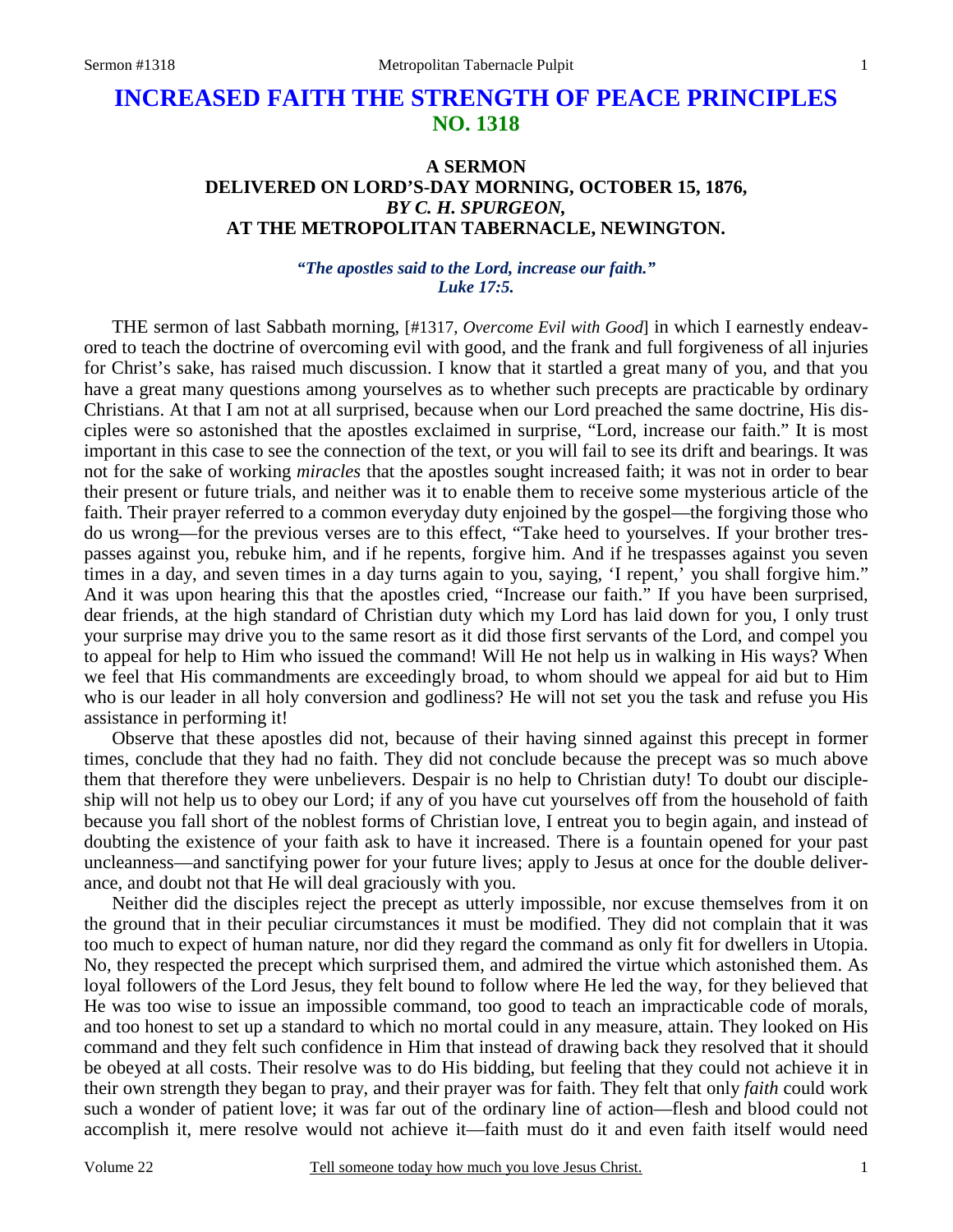strengthening or it would fail in the attempt. They felt also that the kind of faith which could forgive to 70 times seven must be supernatural, and not such as *they* could grow in their own breasts without divine assistance, and therefore they said to the Lord, "Increase our faith." They needed such faith as He could give in order that they might perform such duties as He enjoined. Beloved, imitate the example of these apostles! Whenever you feel that you have something to do that is beyond you, stop a moment and breathe a prayer for more strength. If ever the leap is too wide, draw back, take a breath, ask for strength, and then, in the name of Him that will surely bear you over it, take your leap and succeed! He has not brought you into a condition in which you shall feel your infirmities so abjectly as to lie down and die, but He does intend you to feel your weakness so much that you may importunately pray for His aid, and then in the strength which you have gained by prayer may attain to heights of virtue which otherwise had been far above and out of your sight. We are all the more likely to rise to holiness when we have seen our own incapacity for it. Those who at the first blush were somewhat staggered by the high and glorious precepts of Christian forgiveness, of non-resistance, and of returning good for evil, are none the less likely to become good practitioners of this holy art, but all the more so if their astonishment drives them to pray, "Lord, increase our faith."

 Let us then, this morning, in that connection, *consider the prayer of the text;* let us, secondly, *see how it bears upon the duty of forgiveness*, how the increase of faith can help us to forgive; and then, thirdly let us *note how our Lord Jesus answered this prayer*. O divine Spirit, lead us into these truths of God while we meditate together, and afterwards help us to show in our lives the mind of Christ.

**I.** First, LET US CONSIDER THE PRAYER ITSELF. It may help us to see its meaning if we consider for a moment *where the apostles learned to pray like this*. Who suggested to them to say, "Lord, increase our faith"? Now, faith is the *act* of man—truly, it is the *gift* of God, but it is as surely the act of man. God does not believe for us, the Holy Spirit does not believe in our place—the man himself believes. This would be clear enough to the apostles, but they might not so readily learn that Jesus had power to give and to increase faith. It is assuredly most proper to ask the Lord to increase our faith, but it was not very early in their Christian career that the apostles did so pray; in fact, it is a very singular fact that I think this is almost the only instance in which, as an apostolic company, they asked any *spiritual* thing of the Master! They did say, "Lord, teach us how to pray," but I am afraid they meant to learn a *form* of prayer rather than to be filled with the spirit of prayer. As to spiritual blessings, our Lord might well say to them, "To this point you have asked *nothing* in My name." But they were at last so overwhelmed with a consciousness of their own weakness when they perceived the exceeding breadth and height of the law of Christian forgiveness, that they felt assured that there must be strength laid up for them somewhere or other! And where could it be but in their Lord? And so they prayed to the Lord, "increase our faith." It is not the only time in which a sense of their personal emptiness has convinced men of the divine fullness, and driven them to it.

 I think it was Jesus who had taught them to pray so. They must have caught the idea from that which is recorded in the  $11<sup>th</sup>$  of Mark, at the  $22<sup>nd</sup>$  verse, where you have much the same passage as the one before us, though expressed in different words. "Jesus answering said unto them, Have faith in God. For verily I say unto you, that whoever shall say unto this mountain, Be you removed, and be you cast into the sea; and shall not doubt in his heart, but shall believe that those things which he said shall come to pass, he shall have whatever he said. Therefore I say unto you, What things you desire, when you pray, believe that you receive them, and you shall have them. And when you stand praying, forgive, if you have anything against any: that your Father also which is in heaven may forgive you your trespasses. But if you do not forgive, neither will your Father which is in heaven forgive your trespasses." Note that our Lord according to Mark commenced this exhortation concerning forgiveness by saying, "Have faith in God"; then showed the power of faith in working wonders, and especially in obtaining answers to prayer, and last of all commanded forgiveness of trespasses. Was not that sentence "Have faith in God" the mother of their prayer "Increase our faith"? Jesus had said "Have faith," and now when they fully understand what it is that He teaches, they take the words out of His mouth, and they say to their Lord, "Add to our faith. We trust we have some of that precious grace, but add to it yet more and more, we beseech You." Our Master in His teaching was continually connecting the forgiveness of others with the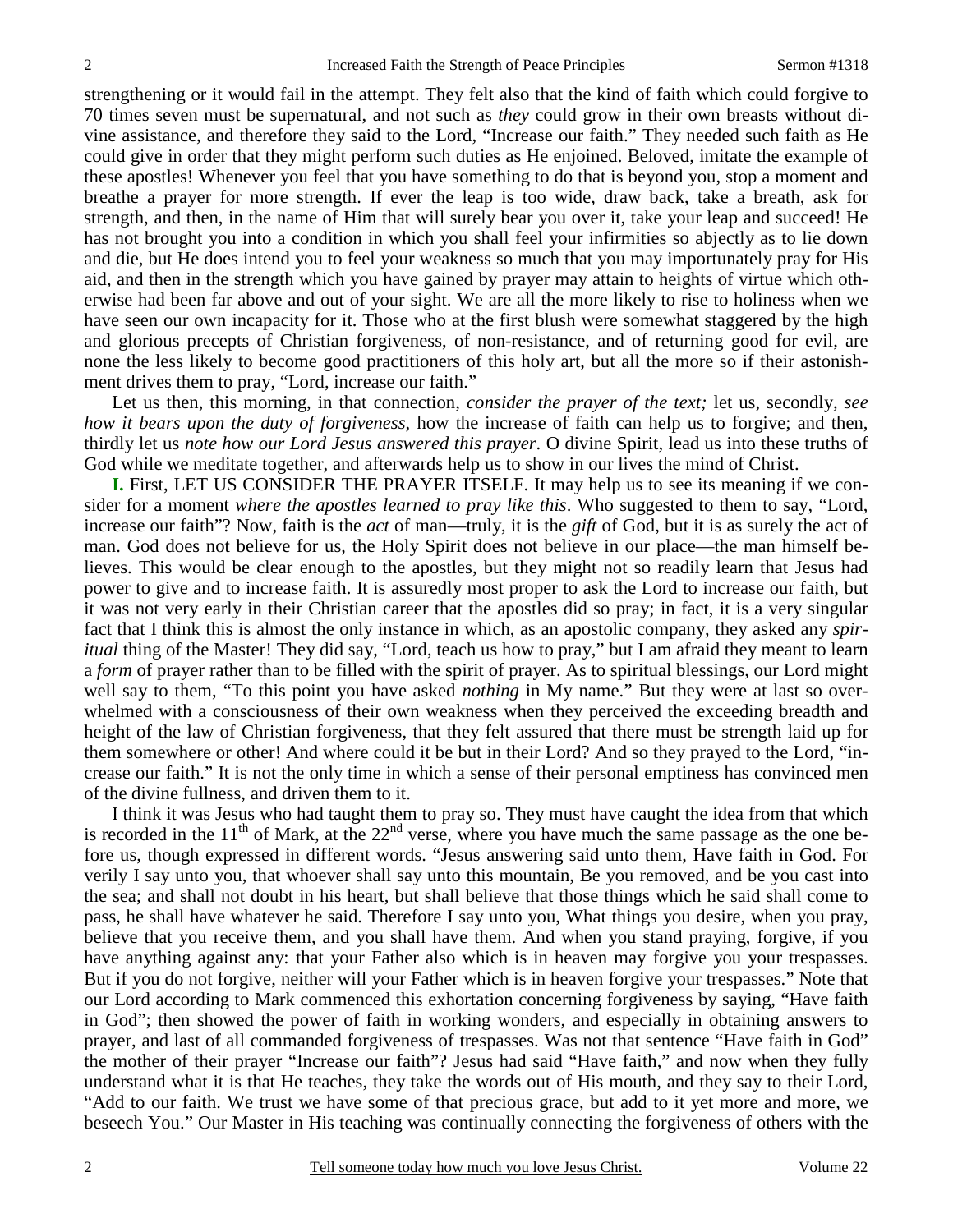exercise of faith. In the passage just referred to, and in that which surrounds my text, you have our Lord referring to the faith which moves mountains, or plucks up sycamore trees by the roots—and coupling with it the forgiving of offenses. Surely this may have led them so to pray.

 Our Lord had also suggested this prayer for faith from the fact that as He had taught them that there must be faith in prayer, so He had also insisted upon it that prayer must always be connected with a forgiving spirit; in fact, in the model prayer, according to which we are always to shape our petitions, He has taught us to say, "Forgive us our debts, as we forgive our debtors," or, "Forgive us our trespasses, as we forgive them that trespass against us." He has allowed us, as it were, to cut out for ourselves the measure of pardon that we wish to receive—and the measure is to be precisely that which we are prepared to give to others! God will pardon us in proportion as we are prepared to pardon. If you have a trespass which you cannot pardon, God also has an unpardonable sin written in His book against you: I mean unpardonable as long as you are unforgiving. If you will only pardon slowly, and after a stingy fashion, you shall not for many days enjoy the freeness and the bounty of the unlimited mercy of God! So you see as our Lord had connected success in prayer both with forgiveness and faith, he had suggested the increase of the one with the view of accomplishing the other. No man can pray successfully while he is in an unforgiving frame of mind, but a believing man always prays successfully, therefore a believing man is ready to forgive. As faith increases we become more able to overlook the provocations we endure.

 I think that the apostles had also learned this prayer, not only from the Master, but from one who was very much inferior to themselves, but who nevertheless had outrun them in the knowledge of the struggles of the heart—I mean the father who had a lunatic child. That was a wonderful prayer of his, when Jesus said to him, "If you can believe, all things are possible to him that believes." The poor man cried out, "Lord, I believe, help You my unbelief." This was a deeply experimental prayer. It showed how familiar he was to the workings of his own soul. He detected unbelief in his own heart and yet he saw faith there too; whereas a great many Christians, if they discern some unbelief in their hearts, straightway imagine that there cannot be any faith, And if they possess a degree of faith, they fancy that there cannot be any unbelief surviving—whereas the two powers are in one man at the same time, and contend within his soul. The apostles appear to me to have learned a noble lesson from that tried father, and now they put his prayer into their own language, and use it on their own account. They do as good as confess their lingering unbelief, and yet they acknowledge that they do believe while they pray, "Lord, increase our faith"; so that with the teaching of Jesus, and with the example of that poor struggling soul, they had been taught to pray as they should. It is a grand thing when every day we learn to pray better, and both from the Master's lips and from the experience of all, His servants are being taught what to pray for as we ought. By the use of such means the Spirit helps our infirmity, and teaches us how to prevail with God.

 Now let us come a little closer to the prayer itself, and notice *what it confesses*. It confesses that they *had* faith, for they say, "Lord, *increase* our faith." He who asks for faith must *have* some faith, or he would not ask at all; indeed, it is with faith that we ask for faith. He who pleads, "Add to my faith," acknowledges that he has some already, to which more is to be added. So that these apostles, notwithstanding that they were staggered by the duty before them, believed that Christ could help them through it, and also believed that He could *at once* give them the necessary faith. When you ask for any blessing, always do so in such a way as to acknowledge what you have already received. Do not despise the little faith you have, even though you feel bound to plead for more. They also confessed that while they had faith they had not enough of it. My brethren, must we not all make the same confession? You believe in Jesus Christ to the salvation of your soul, but, brethren, do you believe to the comfort of your heart? You have faith enough to bear the ordinary trials of life, but, dear brethren, have you enough for the superior contests to which you have lately been called? If you have not, then here is the prayer for you, "Lord, increase my faith." Certain it is that no one among us has too much faith, or even enough should unusual storms arise. We have no faith to spare. God grants it to us always according to our day, and He gives more grace and faith when He *sends more trials*. Often, when our faith is sorely tried, we are compelled to feel as mere babes in faith's school, and need indeed to pray daily, "Lord, increase our faith."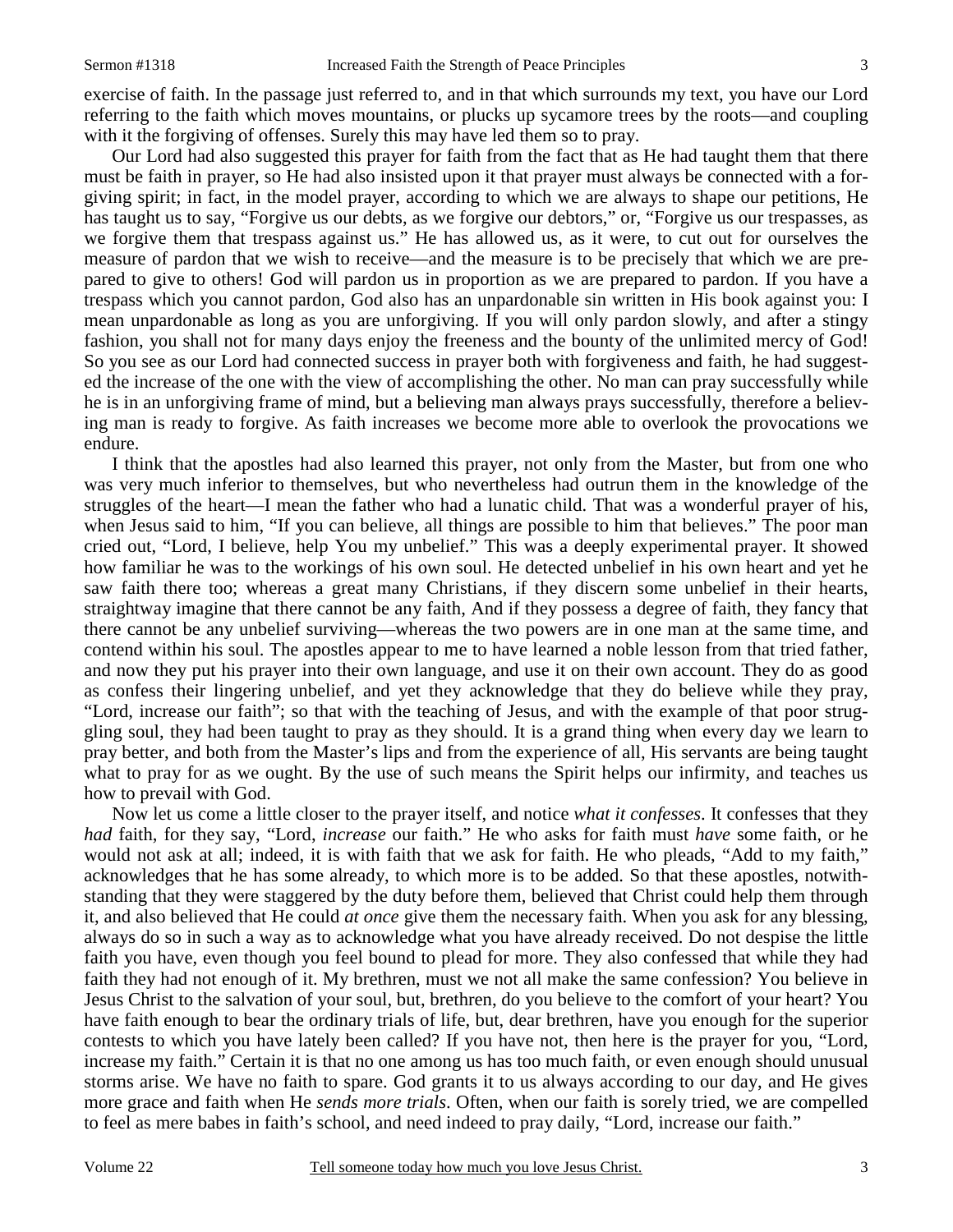But then by their prayer the apostles confessed that they could not increase their own faith. Faith is not a weed to grow upon every dunghill, without care or culture; it is a plant of *heavenly* growth, and requires divine watching and watering. He who is the author of faith and the finisher of it, is the only one who can increase it. As no man ever obtains his first faith apart from the Spirit of God, so no man ever gets more faith except through the working of that same divine power! The Spirit which rests upon Jesus must anoint us also, or the measure of faith will not be enlarged. Breathe then the prayer to God, my brethren, "Increase my faith"; this will be a far wiser course than to resolve in your own strength, "I will believe more," for, perhaps, in rebuke of your pride you will fall into a decaying state, and even believe less. After having made so vainglorious a resolution, you may fall into grievous despondency; do not therefore say, "I will accumulate more faith," but pray, "Lord, I believe, help You my unbelief." Herein is your wisdom!

 The prayer also confesses that the Lord Jesus can increase faith. Dear brethren, the Lord Jesus Christ can increase your faith by the use of common means, through His Spirit. He is able to make all grace abound towards you. Not by any magical mode, nor by miracle, but even by such things as you have, the Lord can make Little-Faith grow into Greatheart, and turn Feeble-Mind into Valiant-for-Truth. He has the key of faith, and can open more of its chambers, and fill them with His treasures. He can reveal truths of God to you which shall cause you to believe more fully, or the truth of God already revealed He can set in clearer light, and apply more powerfully to your heart, and so can add to your faith. Do not believe, brethren, that you are condemned to lead an unbelieving life. No such necessity exists. Let no one among you sit down and say, "I have a withered arm of faith, and cannot stretch it out," or "I have a weak eye, and shall never be able to see afar off." No, the name of our God is Jehovah Rophi, and He can heal us of all these ills! God can make you strong, brethren. Present again and again the prayer "Lord increase our faith," with the full conviction that He can do so to any extent, and that He can lift even the most drooping soul among us into the full assurance of faith! May the Lord at this very hour work in you a childlike confidence in His love and faithfulness, and may you never be the victim of mistrust again!

 I want you to observe *who prayed this prayer*. It is not often that the evangelists speak of "the apostles," separately, as asking anything. You will perceive in the first verse that our Lord spoke to the disciples. "Then said He to the disciples," but the persons who sought increased faith were the *apostles*. "The church *did not* think themselves infallible? Fancy the successor of Peter saying, "Lord, increase our faith!" Surely, "His Holiness" needs no increase of faith! He who boasts that he is infallible cannot be unbelieving! Ah, brethren, the apostles knew nothing of such silly and wicked pretensions; none of them ever in their lives pretended to be the "Head of the Church" or "Vicar of Christ"; but they were ready to cry to their Master for increase of faith just as soon as the rest of the disciples, yes, sooner too, because they were the first to feel their need. They were the choice of the Lord's flock, and therefore they were the first to see and to confess their own failures. No man so soon knows and so much deplores his need of faith as the man who has most of it. It was not the little ones in the church who said, "Increase our faith"—they might well say it; but it was the masters in Israel who had been best instructed by Christ, who had seen His miracles and preached His word; these were the very ones who cried to their Lord, "Increase our faith." The nearer you live to God, and the more full your soul is of faith, the less inclined will you be to be self-satisfied; and the more earnestly will you desire that your faith should be increased.

 It is somewhat remarkable that the whole of the apostles thus prayed. They were unanimous in this prayer, though it did not often happen that they were so in anything else. There were divisions among them, and strifes as to who among them should be the greatest; but this time they were all one in the petition to the Lord. A petition which commended itself to the entire college of the apostles is one which surely all of us may put up to our great Lord in the presence of that supreme duty, of which we heard last Sunday morning. In order that we may not resist evil, but overcome evil with good, be pleased, O Lord, to increase our faith.

 While I am still explaining the prayer, let us notice once again *why they asked for faith*. They said unto the Lord, "Increase our faith." Might they not more fitly have said, "Lord, increase our meekness,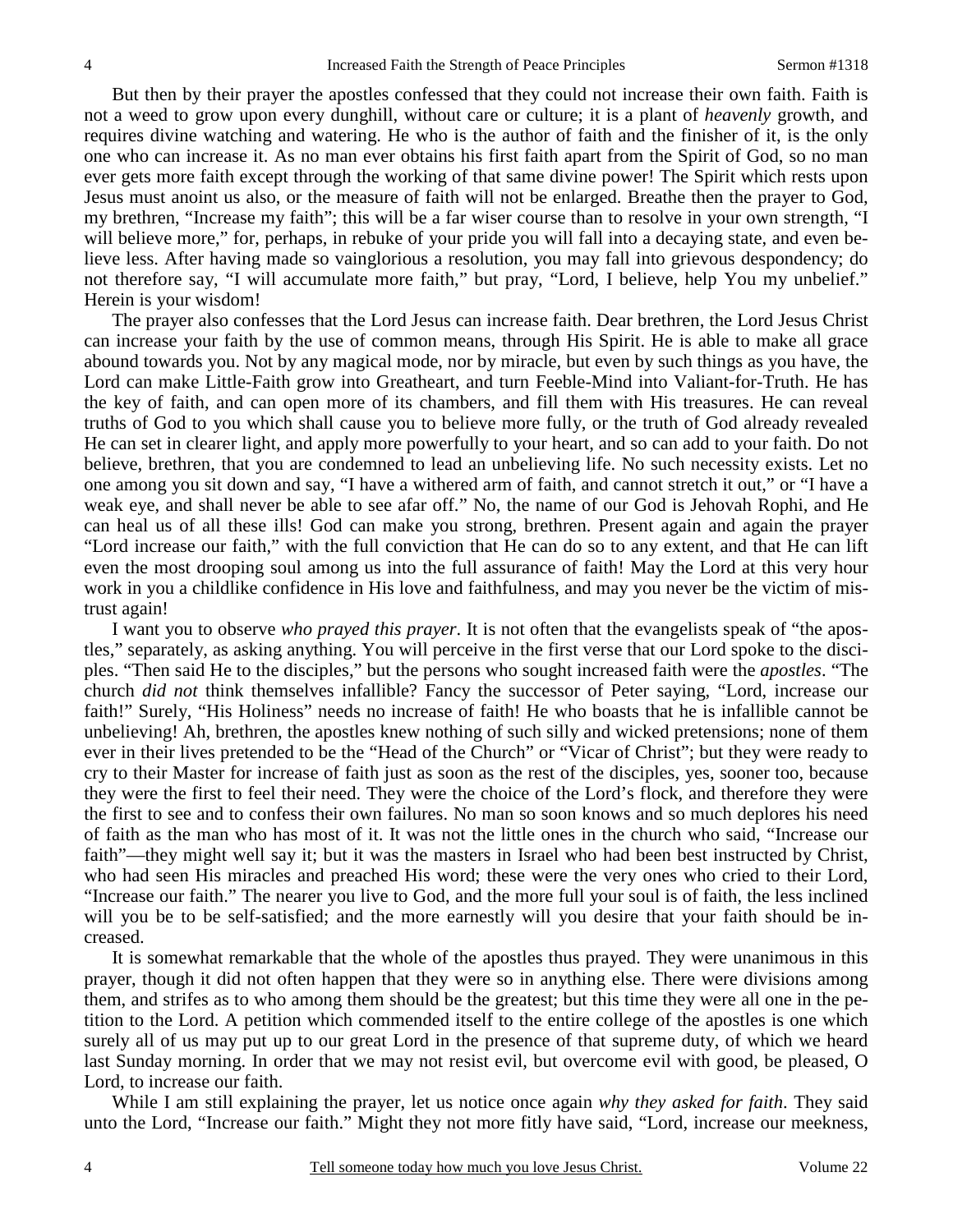Lord, increase our Christian love"? No, but they went to the bottom of the thing, they looked to the mainspring of all Christian graces—they asked for *faith*. Sometimes, brethren, we are led to see that if a duty is to be performed at all it cannot be done in the strength of nature. Now the grace which deals with the supernatural is faith, therefore we say, "Lord, increase our faith, for since this is a supernatural virtue which You do ask of us, be pleased to give us the faculty which deals with supernatural power that we may be enabled to achieve this high and difficult duty." I know some of you think that faith was given to men of old, that they might work miracles, and you have admired the faith of Samson when he slew the Philistines with the jawbone of an ass, the faith which "quenched the violence of fire," the faith which "stopped the mouths of lions," and so on. Yes, but faith is meant for other matters besides miracles. The faith which enables a Christian to live a holy life, especially the faith that will enable you not to be overcome of evil but to overcome evil with good, and to forgive your neighbor to 70 times seven is as great a faith as that which of old stopped the sun and divided the sea. It seems to be thought by some that faith nowadays is only meant to be used to raise money so that we may support orphanages and colleges by obtaining answers to prayer. Well, these are noble deeds, and the faith which accomplishes them brings great glory to God. May God give to His servants who are called to such work more and more success, for such works are a standing testimony to a skeptical world that God *does* hear prayer; but after all the feats which the most of you are to perform are neither miracles nor the maintenance of orphanages, but deeds of love in common life. You have not to stop the mouths of lions, but you have the equally difficult task of stopping your own mouths when you are in an angry temper; you are not called to quench the violence of fire, except as it burns in your own wrath; you have to smite no Philistine but your own sins, and cast down no walls but your own prejudices. Christian woman, your faith has to work its miracles in the drawing room, in the parlor, in the kitchen, in the chamber. Man of business, your faith is to perform its marvels on the exchange, or in the shop, or in the commercial room. Working man, you are to achieve your wonders at the forge, or by the bench, or in the field, or in the mill. Here is your sphere of service, and you have need to lift to heaven the prayer of the apostles—"Lord, increase our faith," that you may live worthily, righteously, soberly, and after a Christian sort.

**II.** Secondly, I want to show HOW THE INCREASE OF FAITH BEARS UPON OUR POWER TO FORGIVE OTHERS. And I would answer first, that *I think you already see that it does*, although you cannot explain the mode of its operation. If I were to bring before you a person of whom I might say, "This man is strong in faith," you would feel certain that he would be a man who would readily forgive the injuries of others. Though you do not see the connection between the two, you are very conscious that there must be such a connection. Now, when I tell you of Abraham, how when the herdsmen of Abraham and Lot quarreled, Abraham did not quarrel with Lot, but finding that they must separate, gave Lot, his junior, the choice as to which way he would go. It seems natural that Abraham should act in that gentle manner. That calm quiet believing man of God—you have only to look into his majestic face and feel quite certain that he will act with great gentleness and nobleness of soul. Joseph, the man so full of faith that he gave commandment concerning his bones—when his brothers came before him and he made himself known to them, and wept over them and forgave them—you feel that such conduct is just what you might expect from Joseph; the very fact that he was so true a believer in God makes you feel that he will not seek to avenge himself, though he had been shamefully treated by his unbrotherly brothers. Moses was so meek, so gentle, that you trace his meekness at once to his faith. And David, when you see him standing over sleeping Saul, and hear his companion say, "Let me smite him but this once"; but David will not allow the deed to be done, but leaves his enemy in the hands of God, you say to yourself, "I expected such conduct of David, for he is a truly believing man of God." Though you have not satisfactorily traced out the connection between the two, yet you know very well that if a man professes to be a believer in Christ you expect him to be gentle and forgiving—and you are right! And there is an actual connection between the two, which we shall, I doubt not, see directly.

 When the apostles said, "Lord, increase our faith," they meant, *"Increase our confidence in You,"* and this is a very material help towards the performance of the duty. First, God must help us so to believe in Jesus that we may not suspect Him of setting us an impracticable task. The Lord has said, "Overcome evil with good," and has bid us "Forgive 70 times seven times"; do you not feel ready to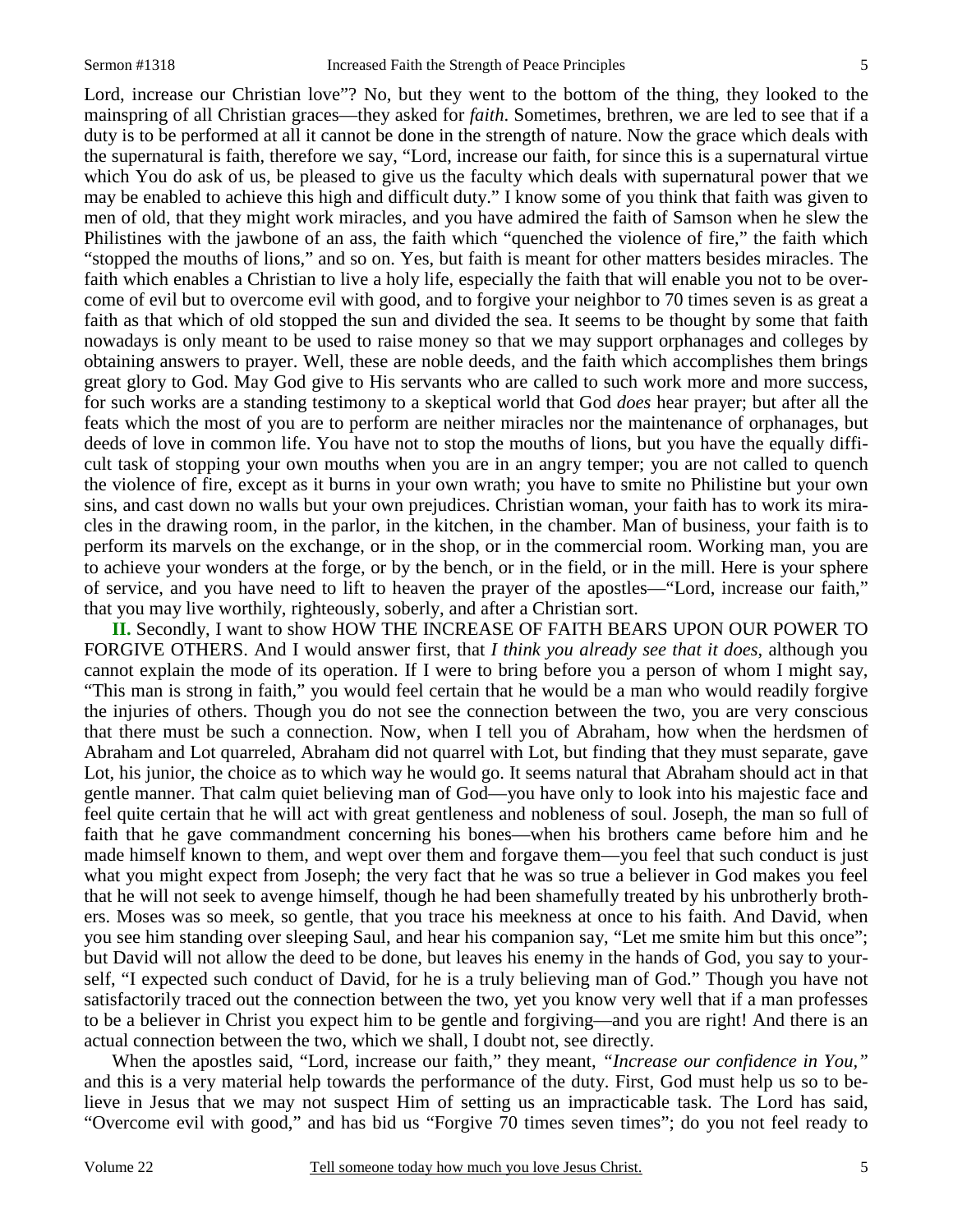say, "This is a hard saying, who can bear it?" Do we not fancy that we shall never get through the world in that gentle fashion? It is our *unbelief* which tells us that we must sometimes bend our fists, or at least sometimes deliver our minds with great vigor of wrath, or else we shall be trod down like mire in the streets. We need to ask for divine grace that we may be helped to believe that Christ's way of forgiveness is after all the best way, the noblest way, the most truly manly and the most surely happy way.

 Their prayer may be read as meaning "Lord, help us to believe that You can enable us to do this. We cannot by our own unaided nature be always forgiving, lowly, gentle and loving in temper, but You have said, 'Take My yoke upon you, and learn of Me; for I am meek and lowly in heart; and you shall find rest unto your souls.' Therefore, O Lord, give us more faith in You that we may believe that You can make us meek and lowly, even as You are." We ought to believe that Jesus can turn our lion-like tempers into lambs, and our raven-like spirits into doves, and if we have not faith enough for that we must pray for it—for do you not see that if a man believes a duty to be impossible, or judges that grace itself cannot enable him to do it, then he never will do it; but when he obtains a confidence that the command is within his power, or that it can be obeyed by a force which is within his reach, *then* he has won half the battle already! In believing in the possibility of a high standard of holiness, a man is already on his way towards that holiness! I therefore earnestly exhort you to ask for more faith, that you may believe the duty of constant forgiveness to be possible of accomplishment through divine grace.

 But, next, between *faith and forgiveness a very close connection will be seen if we inquire what the foundation of faith is?* Listen a moment. Faith believes that God for Christ's sake forgives us—and how much? Seventy times seven? Beloved, God forgives us much more than that. And does the Lord forgive us seven times a day? If seven times a day we offend Him and repent, does He forgive? Yes, that He does. This is to be unquestionably believed, and I believe it; I believe that, as often as I transgress, God is more ready to forgive me than I am ready to offend, though, alas, I am all too ready to transgress. Have you right thoughts of God, dear hearer? If so, then you know that He is a tender Father willing to wipe the tear of penitence away, and press His offending child to His bosom, and kiss them with the kisses of His forgiving love. The mercy of God lies at the very foundation of our faith; and surely it wonderfully helps us to forgive. Don't you see at once, O forgiven one that the natural inference is that if the Lord has forgiven you your 10,000 talents of debt, you dare not go and take your brother by the throat for the hundred pence which he owes you, but you must forgive him because God for Christ's sake has forgiven you!

 Notice again, that *the joy of faith is a wonderful help to forgiveness*. Do you remember when you were first converted? I remember well the first day in which I believed in Jesus Christ; do you not also remember your own spiritual birthday? Recall then the love of your espousals, the happy honeymoon of your spiritual life. Could you forgive your enemy then? Why, you thought nothing of injuries: you were so happy and joyful in the Lord that if anybody tried to irritate you they could not do it, or if you became a little annoyed for a minute, you soon came back to your moorings again. You were too full of holy joy to indulge in quarrelling. Dear brethren, do you not know that you ought *always* to have retained that love and joy, and that the best thing you can do is to get them back if you have lost them! Therefore, pray today, "Lord, increase my faith, restore unto me once again the joy of Your salvation." When you return from your backsliding, and rejoice in the Lord with all your heart, you will find it easy enough to forgive your worst foe.

 Again, it is quite certain that *a spirit of rest is created by faith, which greatly aids the gentle spirit*. The man or woman who believes enters into rest, and becomes calm of spirit, and this keeps him from seeking petty revenges. He knows that whatever happens all is right forever; he knows whom he has believed, and he walks in the integrity of his heart, and therefore he is not a man that is likely to be irritated. It is amazing when you are sure you are right with how much you can put up with! Good Joseph Hughes, of Battersea, was one of the founders of the Bible Society, and one of the most earnest workers for it. He was riding on a coach upon a dreadfully cold, bitter winter's day, and at his side sat a talkative person, who thought himself a gentleman. As the coach proceeded, he began talking about religion in general and denouncing Bible Societies in particular. With a sprinkling of swearing he went on to say that such societies were founded to reward lazy secretaries, and other officials. "Those fellows," he said,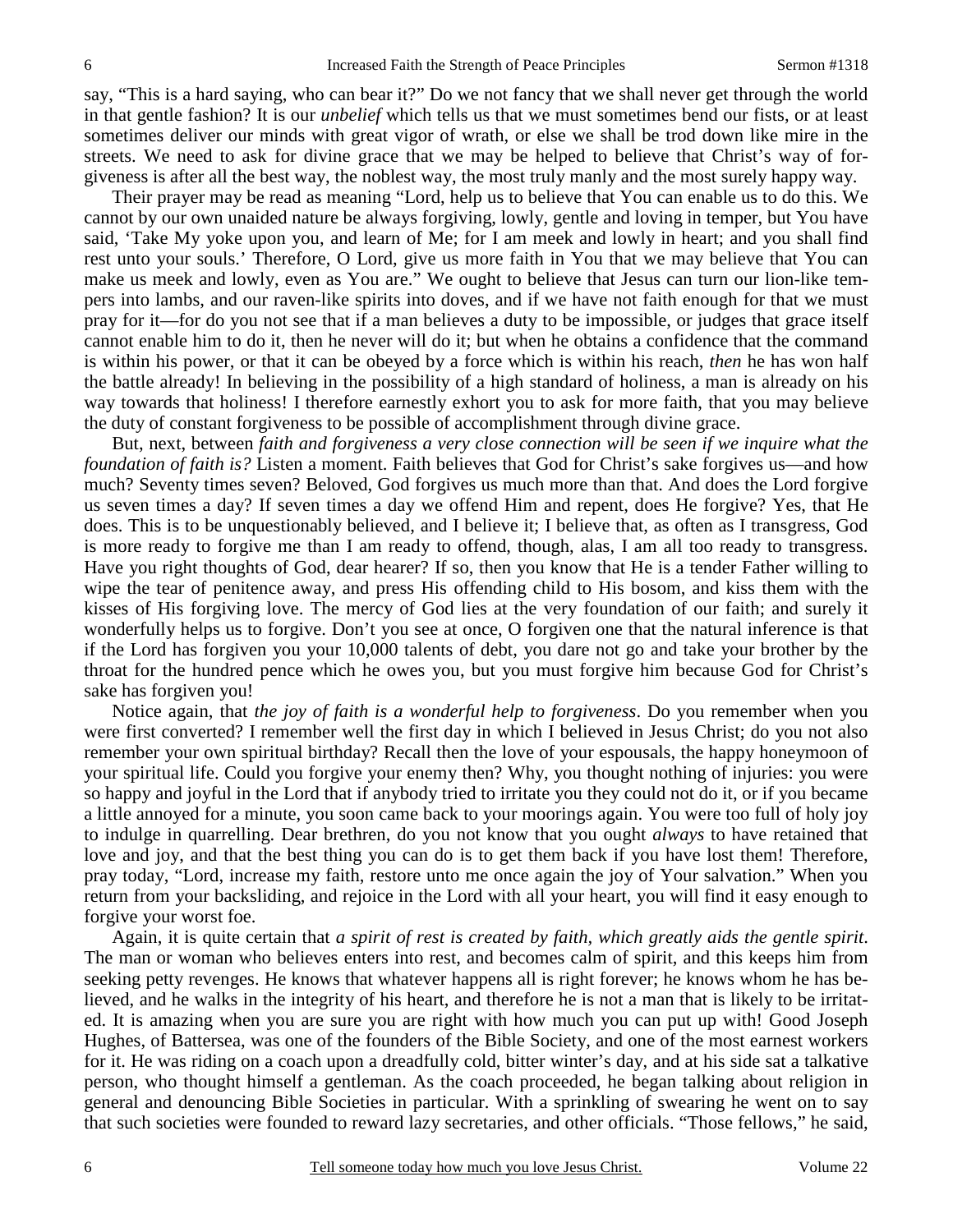"get fine salaries, and then they go traveling all about the country, enjoying themselves, and charging a pretty penny for their traveling expenses. I understand they always travel in the best style." Mr. Hughes quietly replied, "But what would you say, sir, if you were informed by one of the secretaries that he never received a farthing for his services, and that in order to save money for the Society, he rode on the top of the coach on a cold day like this so that he might not pay as much as he would have to do if he went inside? Now, sir," said he, "one of them is doing this before your eyes." Now you can understand how Mr. Hughes could be very cool, and allow the talkative man to proceed as long as he liked with his lies, because he knew he had so crushing an answer for him; and so when faith gives perfect rest to the soul a man is not easily disturbed, for he knows that behind all there is a blessing which will compensate for present annoyances. Conscious strength removes us from the temptations which surround petty feebleness. May God give you that increased faith which shall fix your heart in the sphere of perfect satisfaction in the Lord and patient waiting for His will, and so shall you cease to fret yourself because of evildoers.

 Again, *faith, when it is strong has a high expectancy about it, which helps it to bear with the assaults of men of the world*. "What," she says—"what matters that which happens to me here, for I am on my journey, and I shall soon be in the glory land, where I shall have a reward for all my travail by being forever with the Lord." A man readily puts up with the little inconvenience of the present when he has great joys in store for the future. If you stay at an inn for a while when you are on a journey, it is only for a night, and though things may not be very comfortable, you say, "Well, I am not going to live here a week, I shall be gone in the morning; it does not matter, I am looking forward to my sweet home at my journey's end." So does faith, by its blessed expectation of the future, make the troubles of the present to be very light, so that she bears them without fretfulness and anger. May the Holy Spirit cause faith thus to work in us.

**III.** But my time has gone sooner than I desired, and therefore I must close by noticing in the third place HOW THE LORD JESUS CHRIST ANSWERED THE PRAYER FOR INCREASED FAITH. He did it in two ways.

 First, *by assuring them that faith can do anything*. The Lord said, "If you had faith as a grain of mustard seed, you might say unto this sycamore tree, be you plucked up by the root and be you planted in the sea, and it should obey you." I think He meant that to be understood as a proverbial expression, to signify that faith can accomplish anything. You say, "Ah, my bad temper is rooted in me: as a sycamore tree takes hold of the earth by its roots, so an ill temper has gone into the very depth of my nature. I am constitutionally quick-tempered. From my very birth I have found it hard to forgive." If you have faith, my brother, you can say to that sycamore tree, or better still, upas tree within you, "Be you plucked up by the roots." "But," says one, "with such a nature as mine, such a changeable, excitable, nervous disposition as mine, you cannot expect to plant in me the tree which bears the fruit of calm, quiet forgiveness." What says our Lord? "You shall say to that sycamore tree, be you planted in the sea." A strange place for a tree to be planted! In the sea! Indeed, it is an impossible thing, because every wave would shake its roots out of their places; the substance is too unsubstantial, the liquid of the sea is too moveable for a single tree to grow in it. Our Lord says, "If you had faith as a grain of mustard seed it should obey you." You can by faith plant a tree in the sea—and so can you plant this fruit-bearing glorious tree of love to God and love to man within your frail nature, if you have but faith enough. Brethren, we do not need to be moving mountains. If mountains required moving, I have no doubt faith would move them, but the mountains are in the best possible places they can be, and therefore why should we uproot them? We do not require to transplant sycamore trees by faith, for there are plenty of workmen to be had to lift them up, and carry them carefully to another place, and it would be a pity that we should use faith so as to deprive poor men of their means of livelihood; but I doubt not it would be done if it were necessary. Now, there is room enough in the *moral* and *spiritual* world for faith, and *there* she can work her miracles. We can say to our bad disposition, "Be plucked up by the roots," and it will be done; and if we have faith in God we can have the right disposition, the quiet, calm spirit implanted in us. Do you believe this? If you do not, then you have not the faith, and you shall not see it, but, if you believe, it is possible to you.